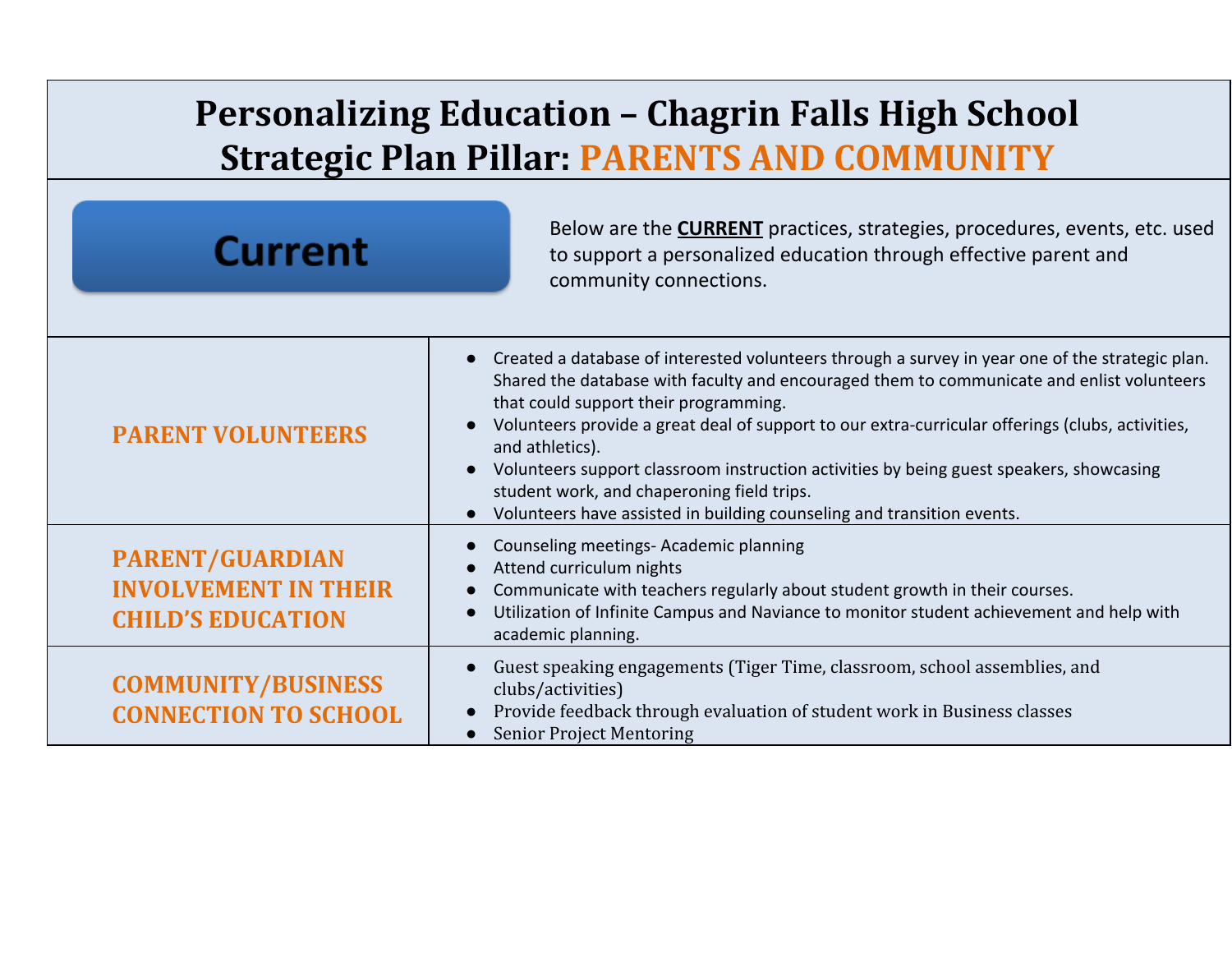## **Developing**

Below are the practices, strategies, procedures, events, etc. that we are **DEVELOPING** to support a personalized education through effective parent and community connections.

| <b>PARENT VOLUNTEERS</b>                                                          | An annual survey to collect names of potential volunteers, which will create a database for<br>staff to utilize.                                                                                                                                                                                                                                                                                                                                                                                                        |
|-----------------------------------------------------------------------------------|-------------------------------------------------------------------------------------------------------------------------------------------------------------------------------------------------------------------------------------------------------------------------------------------------------------------------------------------------------------------------------------------------------------------------------------------------------------------------------------------------------------------------|
| <b>PARENT/GUARDIAN</b><br><b>INVOLVEMENT IN THEIR</b><br><b>CHILD'S EDUCATION</b> | Develop guidelines and provide more structured pathways for a meaningful partnership<br>between teacher and parent/guardian.<br>Continue to offer parents the opportunity to participate in Tiger Time offerings.                                                                                                                                                                                                                                                                                                       |
| <b>COMMUNITY/BUSINESS</b><br><b>CONNECTION TO SCHOOL</b>                          | Create a database of interested community professionals and business through a survey. Share<br>$\bullet$<br>the database with faculty/students/parents and encourage them to explore<br>personal/professional interests and career options.<br>Continue to offer community members and business/organizational leaders opportunities for<br>Tiger Time offerings.                                                                                                                                                      |
| <b>Future</b>                                                                     | Below are <b>FUTURE</b> goals and/or ideas related to supporting a personalized<br>education through effective parent and community connections.                                                                                                                                                                                                                                                                                                                                                                        |
| <b>PARENT VOLUNTEERS</b>                                                          | Continue to provide access to the database of parent and community volunteers<br>Educate parents on volunteer opportunities regarding extra curricular activities and not only<br>academic activities. Publicize guidelines or hold meetings on ways parents can be more<br>involved in clubs and activities. This might be incorporated during curriculum night.<br>Connecting new and transferring students by communicating with their parents to the extra<br>curricular opportunities available to their students. |